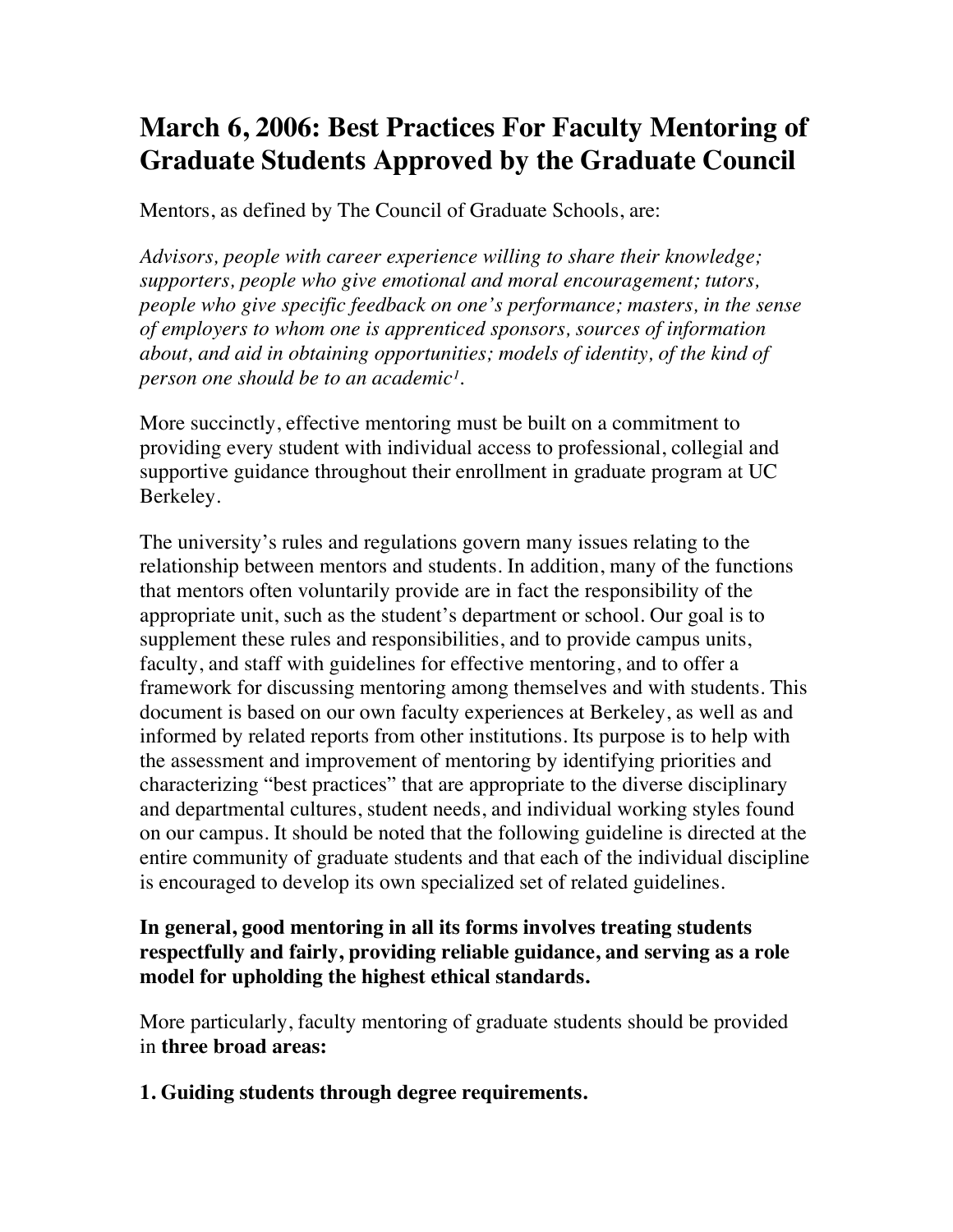• Ensuring that graduate students receive information about requirements and policies of the graduate program.

<sup>1</sup>Zelditch, M. (1990). *Mentor Roles*, Proceedings of the 32nd Annual Meeting of the Western Association of Graduate Schools. Cited in Powell, R.C..& Pivo, G. (2001), *Mentoring: The Faculty-Graduate Student Relationship.* Tuscon, AZ: University of Arizona.

\_\_\_\_\_\_\_\_\_\_\_\_\_\_\_\_\_\_\_\_

• Advising graduate students on developing a program plan, including appropriate course work, research or creative activity, and defining a timeline for their completion.

• Providing regular feedback on the progress of graduate students toward degree requirements. This should include advising them on their preparedness to take the qualifying exam, as well as any departmental "comprehensive" ("prelims", "PhD entrance", etc.) exam(s).

• Providing feedback and advice about the student's performance in coursework, where appropriate.

• Providing for supervision and advising of graduate students when the faculty advisor is on leave or extended absence.

# **II. Guiding students through thesis or dissertation research.**

• Advising graduate students on the selection of a thesis or dissertation topic that offers realistic prospects for successful completion within an appropriate time frame, and on the formation of the thesis or dissertation committee.

• Providing training and oversight in the design of research projects, in rigorous research methodologies, in theoretical and technical aspects of the thesis or dissertation research, and in professional integrity.

• Encouraging graduate students to stay abreast of the scholarly literature and of cutting-edge ideas in the field.

• Providing regular feedback on the progress of graduate students toward degree completion, including timely feedback on research, creative activities, and teaching, and constructive criticism if the student's progress does not meet expectations.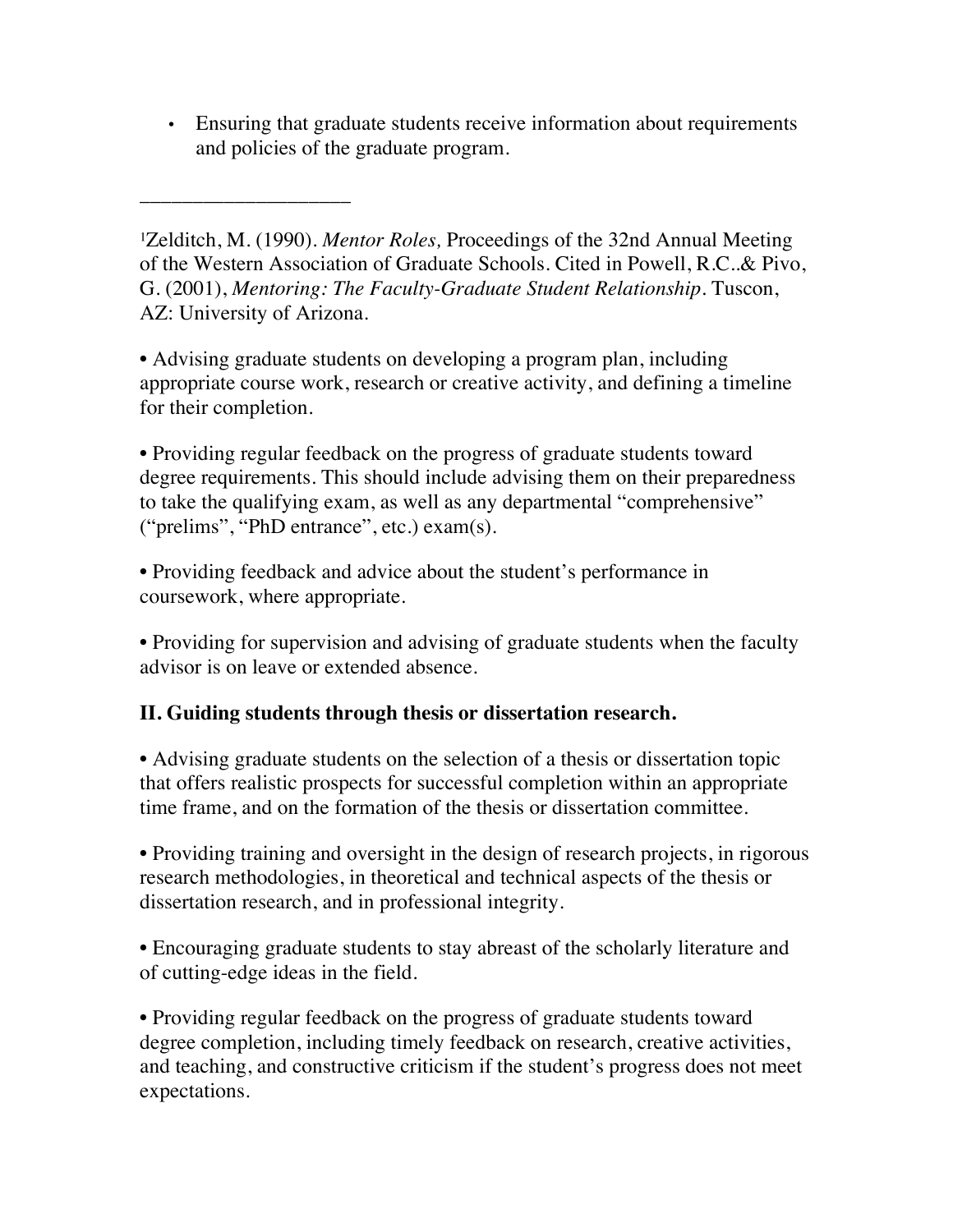• Evaluating clearly and explicitly the strengths and weaknesses of the student's research.

• Encouraging an open exchange of ideas, including pursuit of the student's ideas.

• Providing and discussing clear criteria for authorship of collaborative research.

• Assisting in finding sources to support dissertation research; such as, teaching assistantships, research assistantships, internal and external fellowships, etc.

• Being aware of the student's research needs and providing assistance in obtaining required resources.

• Encouraging and constructively criticizing oral and written communication.

# **III. Guiding students through professional development.**

• Guiding and/or supervising students' development as teachers, helping them find suitable employment as instructors on campus or elsewhere, visiting their classes, and providing constructive commentary and advice.

• Encouraging participation in professional meetings of regional groups as well as of learned societies.

• Facilitating interactions with other scholars, on campus and in the wider professional community.

• Helping graduate students develop into successful professionals and colleagues, including encouraging students to participate and disseminate results of research or creative activities in the appropriate scholarly or public forums.

• Facilitating career development, including advising graduate students on appropriate job and career options, as well as on the preparation of application materials for appropriate fellowships, scholarships, and other relevant opportunities.

• Assisting with applications for research funding, fellowship applications, field placements, and other applications as appropriate for the respective discipline.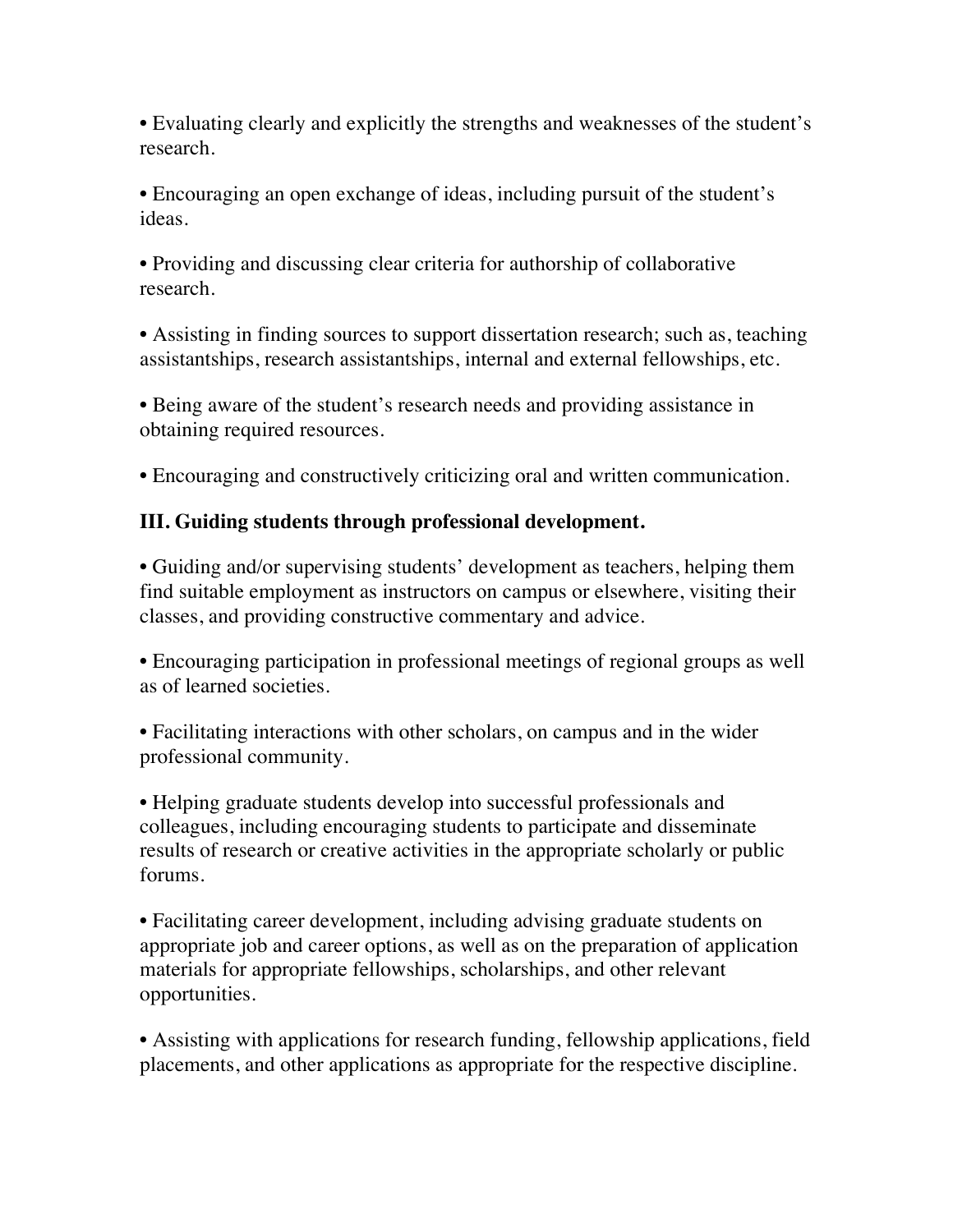• Being the student's advocate in academic and professional communities as appropriate in the professional judgment of the mentor.

• Providing career guidance and support, including assistance in preparation of a CV and job applications, writing letters of recommendation in a timely manner, and helping the student prepare for interviews and other recruitment procedures.

• Providing guidance, if asked, about the intersection of concerns around physical and mental health, dealing with stress, or disability with the development of the student as a professional. This requires being cognizant of campus resources that address these issues.

• Helping graduate students to develop professional skills in writing reports, papers, and grant proposals, making professional presentations, establishing professional networks, interviewing, and evaluating manuscripts and papers.

#### **In addition, it is of great importance for the mentor to demonstrate willingness to communicate with and to understand each student as a unique individual. In particular:**

• Mentors should recognize and seek to understand the various cultures of their students.

• Mentors should build trust and create a comfortable working environment, especially for members of underrepresented groups in the program.

• With respect to family responsibilities, mentors should be alert to students who need extra support when having a child, raising a child alone, returning to school after child-rearing, caring for an elderly parent, etc. If a student holds an appointment as a Graduate Student Researcher (GSR) and is unable to fulfill his or her duties, every effort should be made to modify the GSR's duties for the remainder of the semester. If family responsibilities prevent the GSR from performing any duties, it is strongly urged that the student continue to receive a stipend from the department, contract or grant (if allowed by the funding agency) for the leave period.

### **As partners in the mentoring relationship, graduate students also have responsibilities. In particular students should:**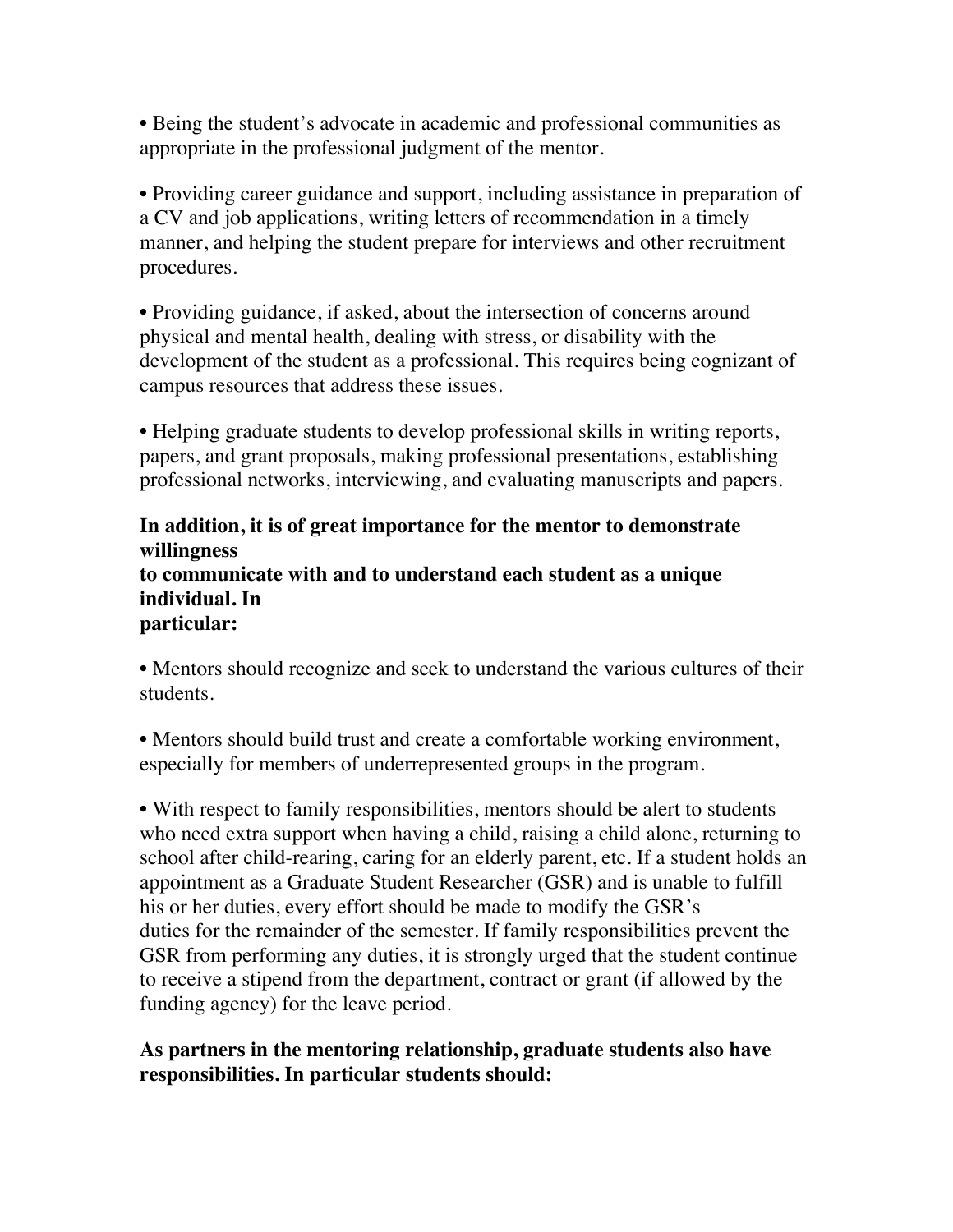• Be aware of their own mentoring needs and how these change through their graduate student tenure. Graduate students should discuss these changing needs with their mentors. If concerns arise about physical or mental health, dealing with stress, or disability, these may be brought to the attention of the mentor for advice on campus resources. Students should not expect mentors to deal with longstanding health issues or major emotional events that are more properly the province of professional counselors, physicians, and psychotherapists.

• Recognize that one faculty member may not be able to satisfy all of a student's mentoring needs. Seek assistance from multiple individuals/organizations to fulfill the mentoring roles described above.

• Recognize that their mentoring needs must respect their mentor's other responsibilities and time commitments.

• Become aware of—and meet—the deadlines associated with the degree program.

• Maintain and seek regular communication with their mentors, especially their major professor.

• See to it, in cooperation with the Head Graduate Adviser in the program, that all parties are informed if a change of advisor is contemplated. If specific research plans have been agreed with one advisor, see these through if possible before changing to another advisor.

#### **Finally, both mentors and students should be aware of some general common-sense guidelines, as follows:**

• Entering a mentoring relationship is voluntary. Mentors and students should discuss their expectations of the mentoring relationship upon entering it.

• Either party has the right to withdraw from the mentoring "contract" if, despite genuine attempts to make it work, the relationship is not satisfactory.

• While often the mentor will have more experience of life or an aspect of work, the relationship should be one of partners who jointly make decisions

• Meetings should be held in a quiet environment (or environments, for telephone meetings) where both parties feel they can speak freely without being overheard.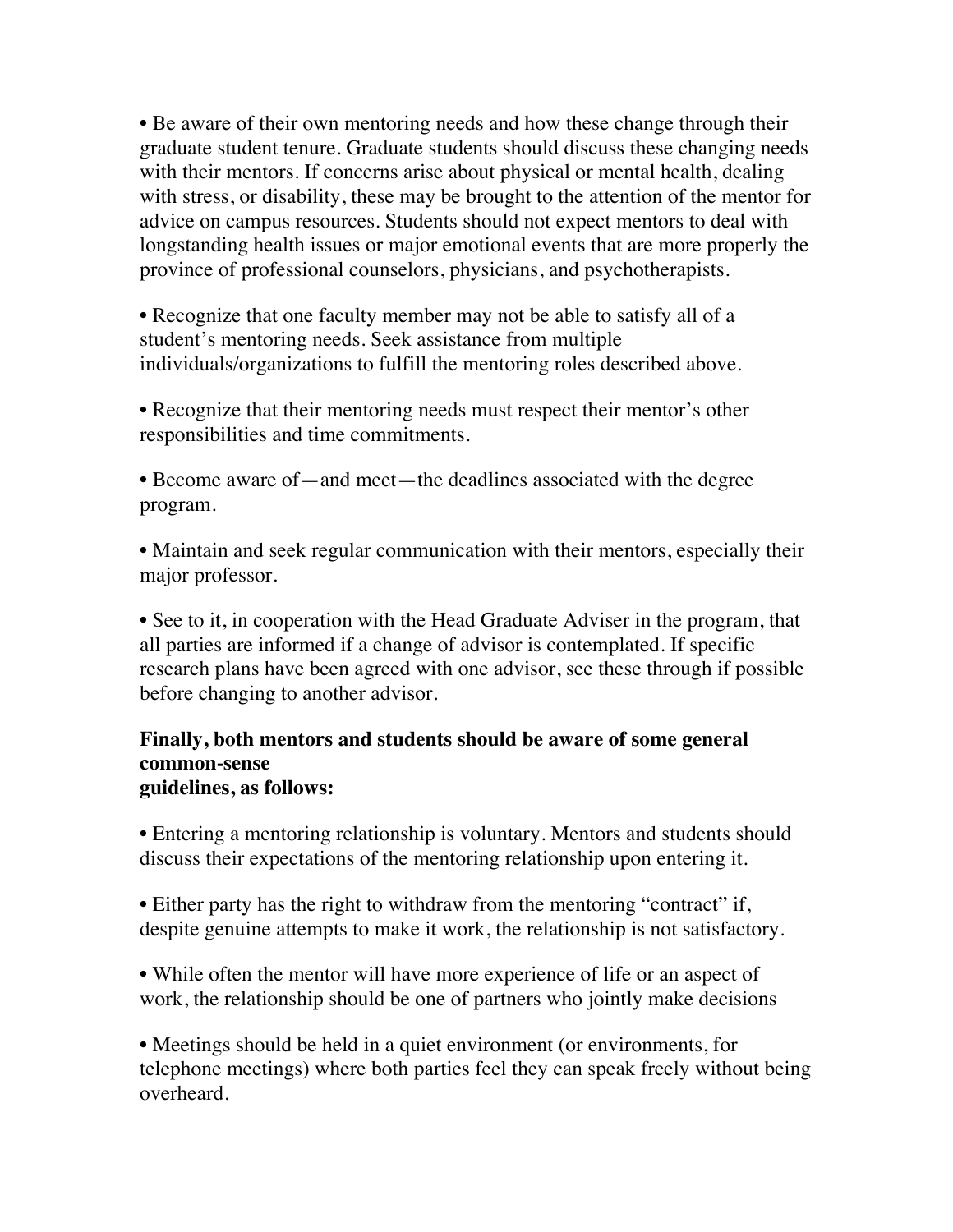• Meetings should be long enough and paced so as to allow the two people to get to know and feel comfortable with each other.

• Information shared in mentoring meetings is subject to standard rules of professional confidence (see below).

• Commitments made should be honored. If meetings are canceled or delayed, adequate warning of non-availability or delay should be given. A postponed meeting should be re-booked promptly.

• Either party has the right to ask for a review of how the mentoring is progressing, or for agreements or plans made at an earlier stage to be reviewed.

• If either party feels unclear about the current status of the mentoring, that party should seek to clarify the views and wishes of the other party.

• Mentors should recognize their limitations and avoid working with the student in ways that exceed those limitations.

• Should either party sense there is a conflict of interest between the mentoring and any other role, this should be made known to the other as soon as is practicable.

#### **References**

The guidelines are based on the following:

**Mentoring Guidelines, Graduate Council**, *University of California, Davis,* http://gradstudies.ucdavis.edu/gradcouncil/mentoring.pdf In addition, the following sources were consulted:

**Advisor, Teacher, Role Model, Friend**, *National Academy of Sciences, National Academy of Engineering, Institute of Medicine,* http://www.nap.edu/readingroom/books/mentor/

**Guideline for Faculty Mentors**, *University of California, San Francisco,* http://statusofwomen.ucsf.edu/resources/studentresources.php

**Faculty Mentoring Handbook,** *The Rackham School of Graduate Studies, University of*